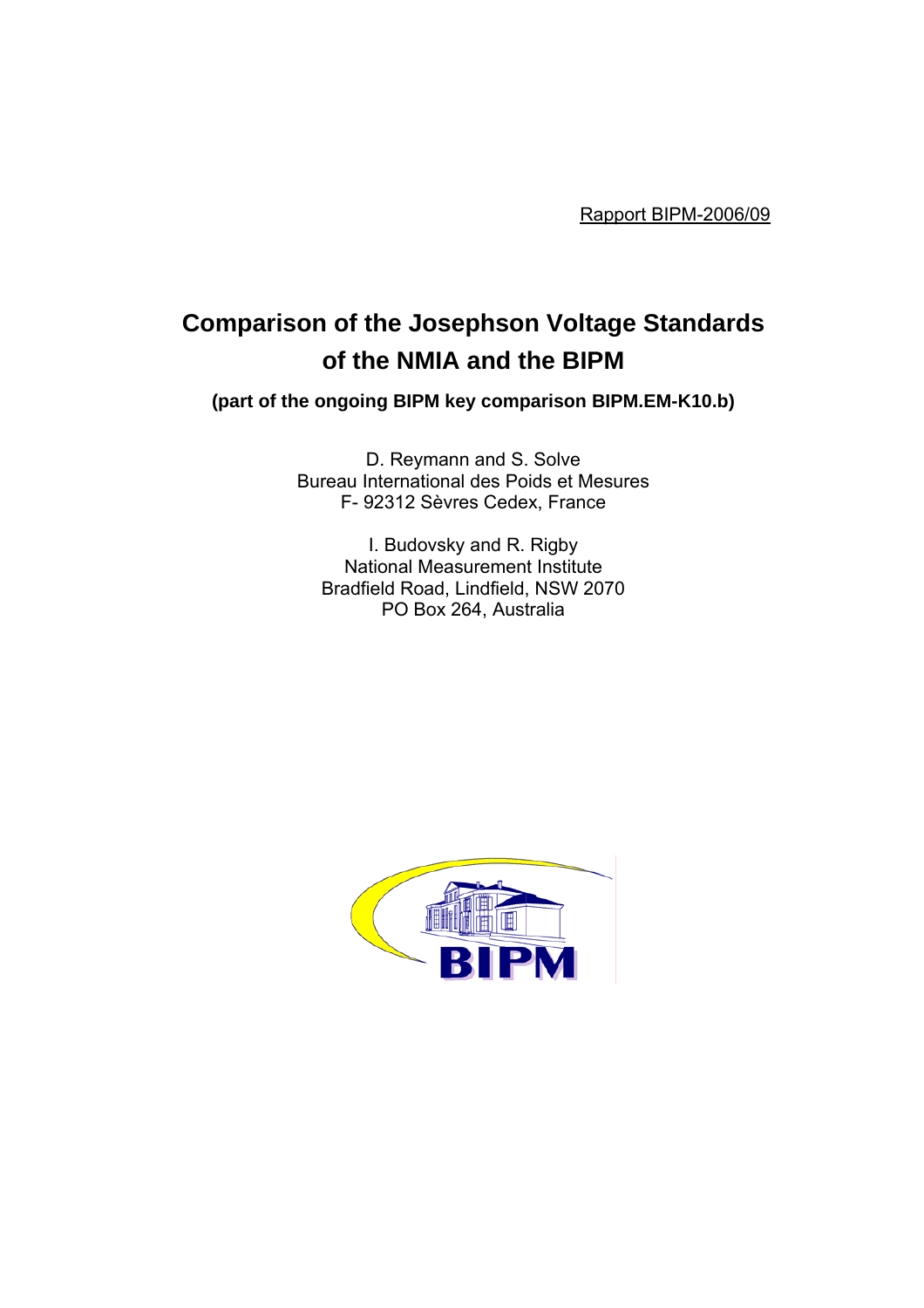# **Comparison of the Josephson Voltage Standards of the NMIA and the BIPM**

# **(part of the ongoing BIPM key comparison BIPM.EM-K10.b)**

D. Reymann and S. Solve Bureau International des Poids et Mesures F- 92312 Sèvres Cedex, France

I. Budovsky and R. Rigby National Measurement Institute Bradfield Road, Lindfield, NSW 2070 PO Box 264, Australia

**Abstract.** A comparison of the 10 V Josephson array voltage standard of the Bureau International des Poids et Mesures (BIPM) was made with that of the National Measurement Institute (NMIA), Australia, in May 2006. The results are in very good agreement and the overall standard uncertainty is 1.7 parts in  $10^{10}$ .

## **1. Introduction**

In 2004, the BIPM sent a questionnaire to the national laboratories to propose a new type of comparison, where a stable reference voltage produced across the BIPM Josephson array is measured using the laboratories' Josephson array voltage standards (JAVS). This would allow direct comparison with the routine measurement technique used for calibrations in the laboratories, requiring only the BIPM array (not both arrays) to maintain a perfectly stable output during the measurements. This article describes the comparison of the BIPM 10 V standard with that of the National Measurement Institute (NMIA), Australia, carried out at the NMIA in May 2006.

## **2. Comparison equipment**

## *2.1 The BIPM JAVS*

The part of the BIPM JAVS used in this comparison comprises the cryoprobe with a Hypres 10 V SIS array, the microwave equipment and the bias source for the array. The Gunn diode frequency was stabilized using an EIP 578 counter and an ETL/Advantest stabiliser. To visualize the array characteristic, while keeping the array floating from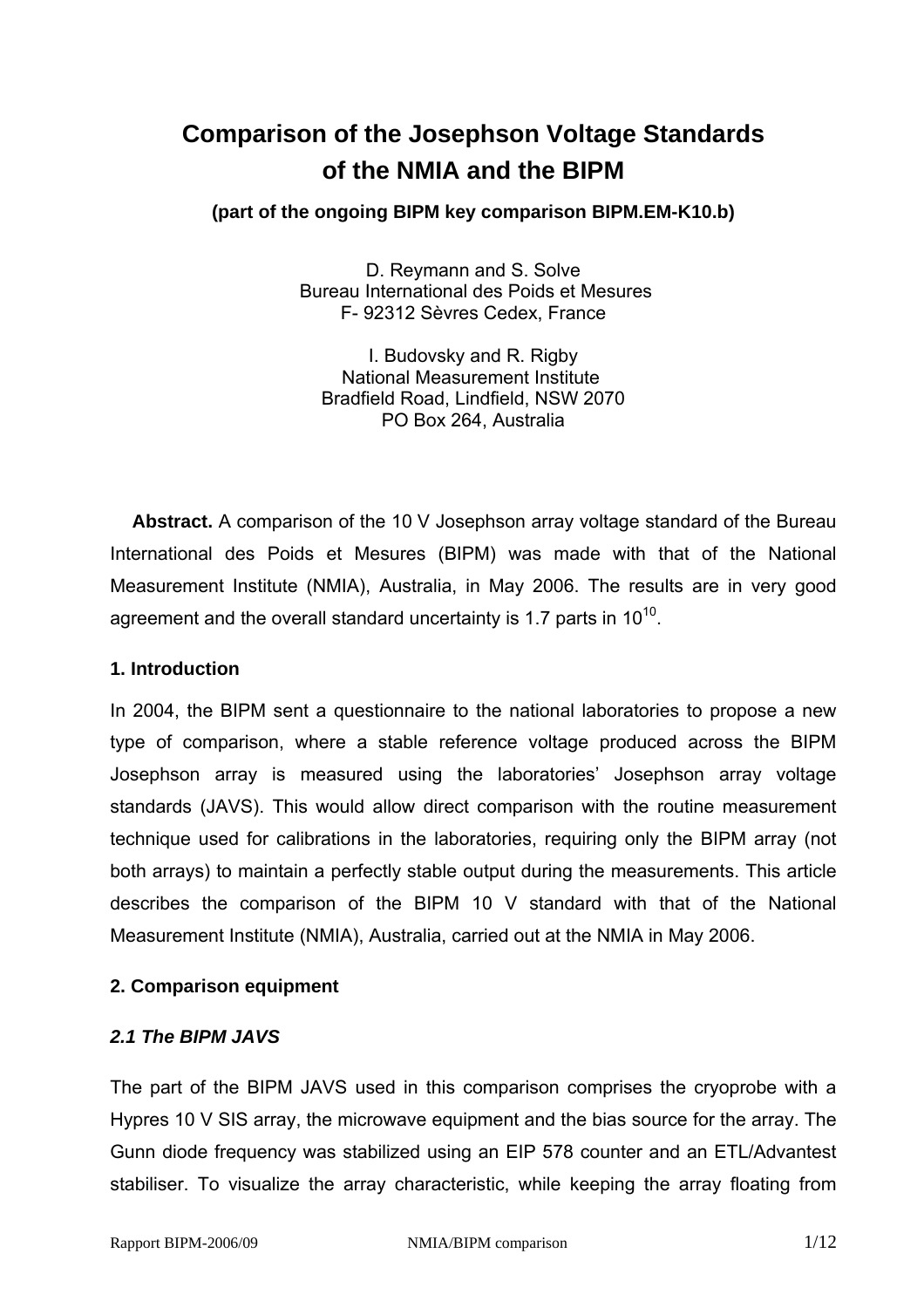ground, an optical isolation amplifier was placed between the array and the oscilloscope; during the measurements, the array was disconnected from this instrument. To verify the step stability, an HP 34401A digital voltmeter (DVM) was used to measure the voltage between the array voltage bias leads. The series resistance of the measurement leads was 4  $Ω$ , and the value of the thermal electromotive forces (EMFs) was found to be less than 50 nV. The leakage resistance between the measurement leads was greater than  $10^{11}$  Ω. It should be noted that this value does not take into account the leakage due to the DVM and the external filter used during this comparison.

# *2.2 The NMIA JAVS*

The NMIA voltage calibration system is a fully manual setup, except for automated data acquisition from the detector. All clients' standards are measured directly against the array, thereby significantly simplifying the traceability chain.

The cryoprobe is NMIA-designed and manufactured, and incorporates 3-stage low-pass filters on all lines. The array is equipped with a single mu-metal screen and a DC-block is not used. The array is biased with an NMIA-designed and built bias source which is powered by batteries and remains connected to the array during measurements. The step selection is manual. A characteristic feature of the NMIA bias source is that one side of the array is held as a virtual earth, which means that the standard being measured must be floating.

The Gunn diode supply has been designed and built by NMIA. The frequency is stabilised with an EIP 578B counter which is externally locked to the 10 MHz reference obtained directly from the NMIA-maintained primary frequency standard. The detector is a Keithley 182 nanovoltmeter connected to a pc via a GPIB/optic-fibre interface. Readings are stored in an ASCII data file which is imported into a spreadsheet for computations. The nanovoltmeter is periodically directly calibrated against the JJA (Josephson Junctions Array).

During normal calibrations, the Zener standard is disconnected from mains power and is connected to the array in series-opposition. The array is reversed using the bias source, and the Zener is reversed using a special NMIA designed and manufactured low-thermal emf reversing switch.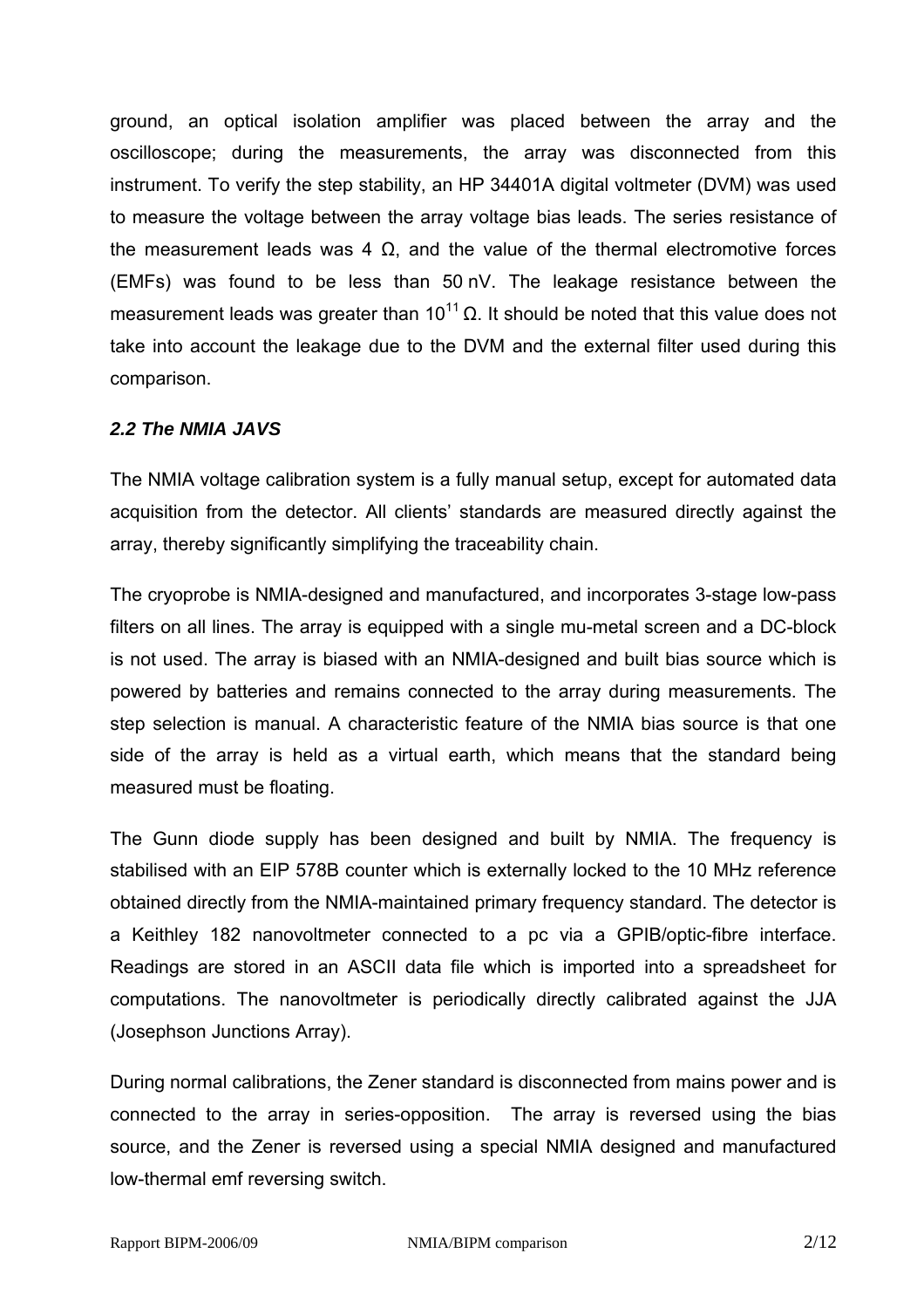Some further details of the NMIA setup are:

- Type of array: 10 V SIS, manufactured by IPHT (s/n 1154/4);
- Detector: Keithley 182, used on the 3 mV range with analogue filter;
- Bias source: Designed and built by the NMIA, manually operated, with one side of the array held as a virtual earth. The array remains connected and is permanently biased during measurements;
- Oscilloscope: An HP 130C oscilloscope is used to visualise the steps;
- Software: a program developed in MODULA2 interfaces the nanovoltmeter, allowing the acquisition and electronic storage of the readings;
- Frequency source stabilizer: Counter EIP 578B with locking of the frequency to the external 10 MHz reference and a stability better than ±2 Hz during the period of the comparison. The NMIA array was irradiated at a frequency around 73 GHz;
- Measurement reversing switch: NMIA low thermal EMF switch;
- Thermal EMF (including array connections): approximately 400 600 nV, varies with liquid He level in reservoir;
- Impedance of array measurement leads:  $6.5 \Omega$ ;
- Leakage resistance of measurement leads:  $> 3 \times 10^{10}$   $\Omega$ .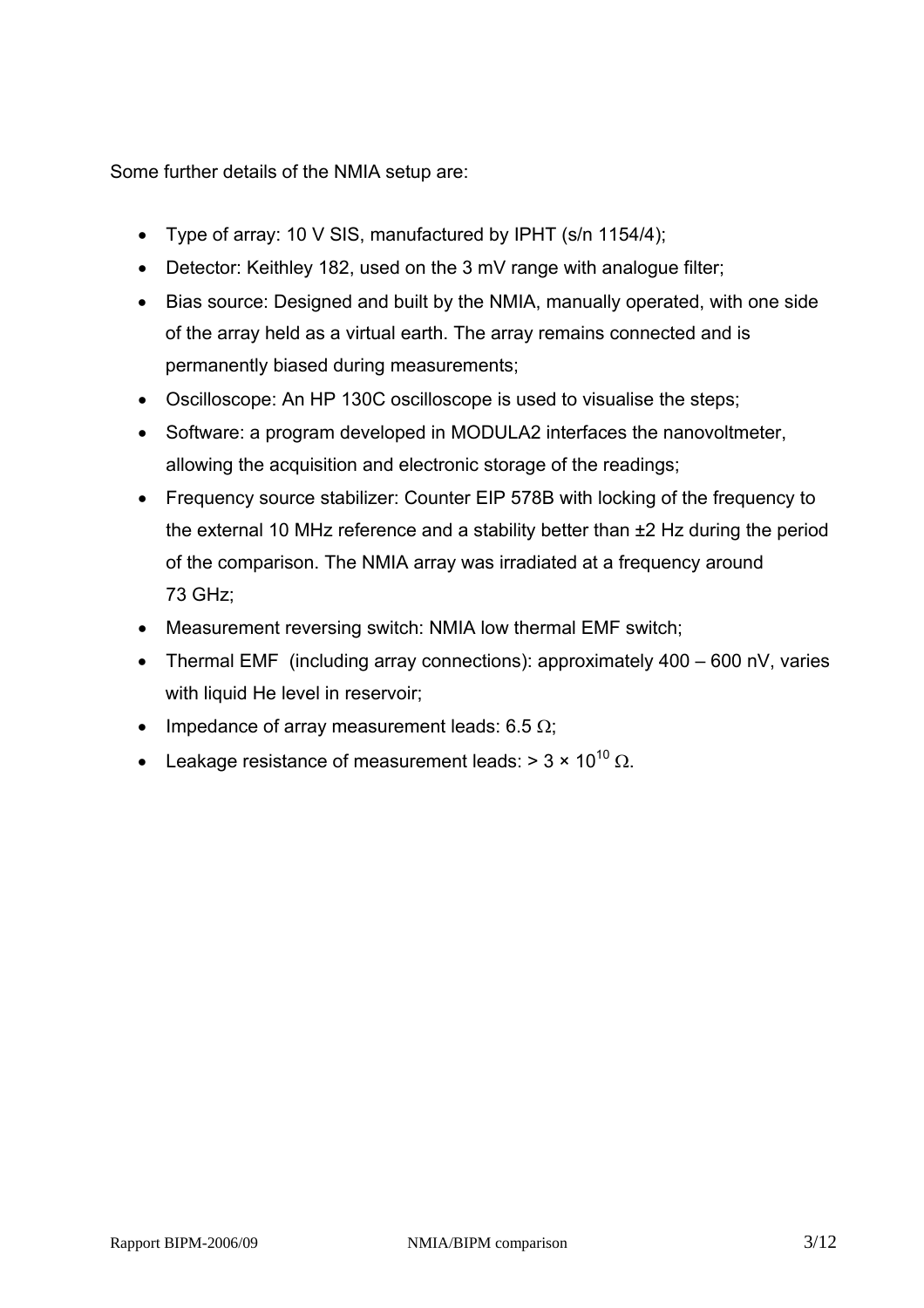# **3. Comparison procedures**

The three preliminary measurements carried out on 11 May were satisfactory, and were included in the comparison results. During the week, some tests were performed to evaluate the robustness of the NMIA system, and to quantify different components; for example, the estimate of the thermal electromotive forces, the detector voltage offset and linearity tests, etc. The test measurements are described in Appendix B. Some measurements were also performed under the so-called "normal conditions comparison".

During the measurements, the NMIA array remained connected to its bias source referred to a virtual ground. The BIPM array was operated on batteries and was thus floating from ground during the step adjustment sequence, and was then disconnected from its bias source during the data acquisition process. The two arrays were connected in series-opposition via the NMIA low thermal-EMF switch, which was always used in the same position (ie., "forward" or "positive" position). In this comparison scheme (option "B"), the NMIA's JAVS was used to measure the BIPM array voltage as if it were a Zener voltage standard. During the comparison, only the biases of the two arrays were reversed and no switch reversal was made.

## **4. Description of the measurements (also See Appendix A)**

The following is a brief description of the procedure used by the NMIA to obtain a single measurement of the voltage of the BIPM array. Eight sets of 50 readings were taken, four sets in the positive polarity of the bias of the two arrays, and four in the negative polarity. These measurements followed the scheme:  $+, -, -, +, +, -, -, +$ . For each set, the program acquired 50 readings of voltage difference measured by the detector in about 12 seconds. The complete series of measurements took about five minutes when there was no array instability. The readings were stored in an ASCII datafile which was then imported into an Excel spreadsheet where the value attributed to the BIPM standard was calculated. The nanovoltmeter gain correction factor was included in the calculations. The spreadsheet displayed the residual of each reading allowing outliers to be manually removed from the calculation.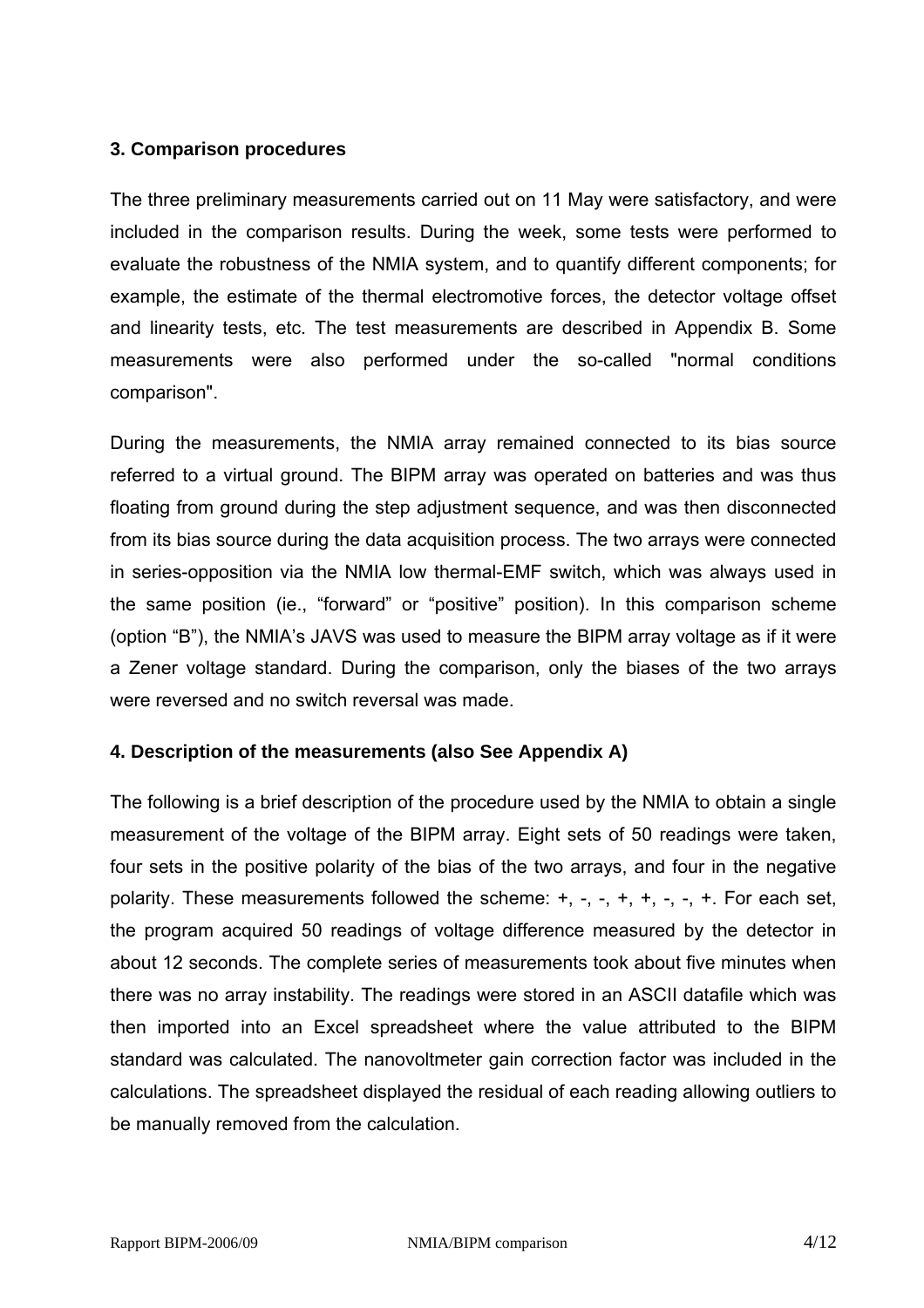The differences between the values measured by the NMIA and the theoretical value of the BIPM array voltage during the comparison are plotted in Fig. 1, together with their Type A uncertainties. It is important to note that these values have been corrected for the 0.5 nV voltage drop due to the leakage in the BIPM filter added between the two systems.





Fig. 1. Differences between the measured values and the theoretical value of the BIPM array voltage. Vertical bars are the mean value of the 1*σ* Type A uncertainties of the measurements (due only to the spread of detector readings during a measurement) and have a value of 1.35nV. The solid lines ( **––––** ) are the 1*σ* Type A uncertainty of the mean, and the dotted lines (**– – –**) are the 1*σ* Type A uncertainty of single measurements.

## **5. Uncertainties and results**

The sources of Type B uncertainty (Table 1) are: the absolute value of the frequency measured by the EIP counter (ie., frequency offset), the measurement leakage resistance, and the detector gain and linearity. The frequency offset of the EIP counter is the main source of Type B uncertainty. Most of the effects of detector non-linearity and frequency stability are already contained in the Type A uncertainty. As both array polarities were reversed during the measurements, the effect of the residual thermal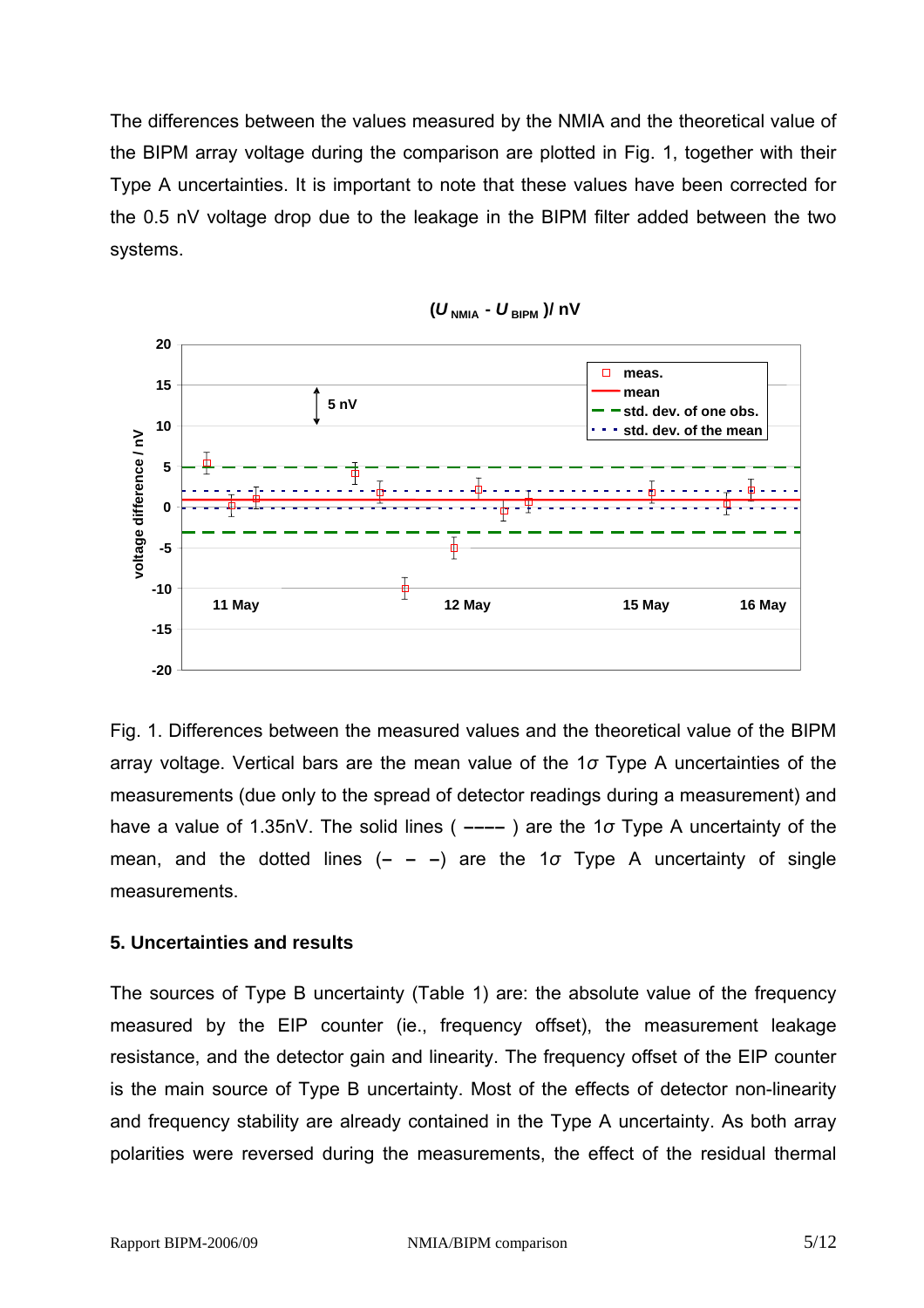EMFs (ie., non-linear drift) is also already contained in the Type A uncertainty of the measurements. (The standard Type A uncertainty of the mean was 1.1 nV.)

|                    |             | Uncertainty/nV |             |
|--------------------|-------------|----------------|-------------|
|                    | <b>Type</b> | <b>BIPM</b>    | <b>NMIA</b> |
| Frequency (*)      | B           | 0.2            | 1.0         |
| Leakage resistance | B           | 0.4            | 0.7         |
| Detector (**)      | B           |                | 0.1         |
| Total (RSS)        | B           | 0.4            | 1.2         |

**Table 1.** Estimated Type B standard uncertainty components.

(\*) As both systems were referred to the same 10 MHz frequency reference, no uncertainty other than the EIP frequency offset is included.

(\*\*) As the NMIA array was biased on different steps or at a voltage equal to that of the BIPM array, and as the detector gain was taken into account, a large part of the detector uncertainty (linearity) is already contained in the Type A uncertainty of the measurements. This component only expresses the effect of the uncertainty of the detector gain correction factor.

The result, expressed as the relative difference between the values that would be attributed to the 10 V Josephson array standard by the NMIA  $(U_{NMR})$  and its theoretical value  $(U_{\text{BIPM}})$  is:

$$
(U_{\text{NMA}} - U_{\text{BIPM}}) / U_{\text{BIPM}} = +0.9 \times 10^{-10}
$$
 and  $u_{\text{c}} / U_{\text{BIPM}} = 1.7 \times 10^{-10}$ 

where  $u_c$  is the combined standard uncertainty.

## **6. Discussion and conclusion**

This comparison is the eighth of a new series where the host laboratory uses its own Josephson equipment to measure the voltage of the BIPM array, considered as the transfer instrument. The main feature of this new measurement technique is that it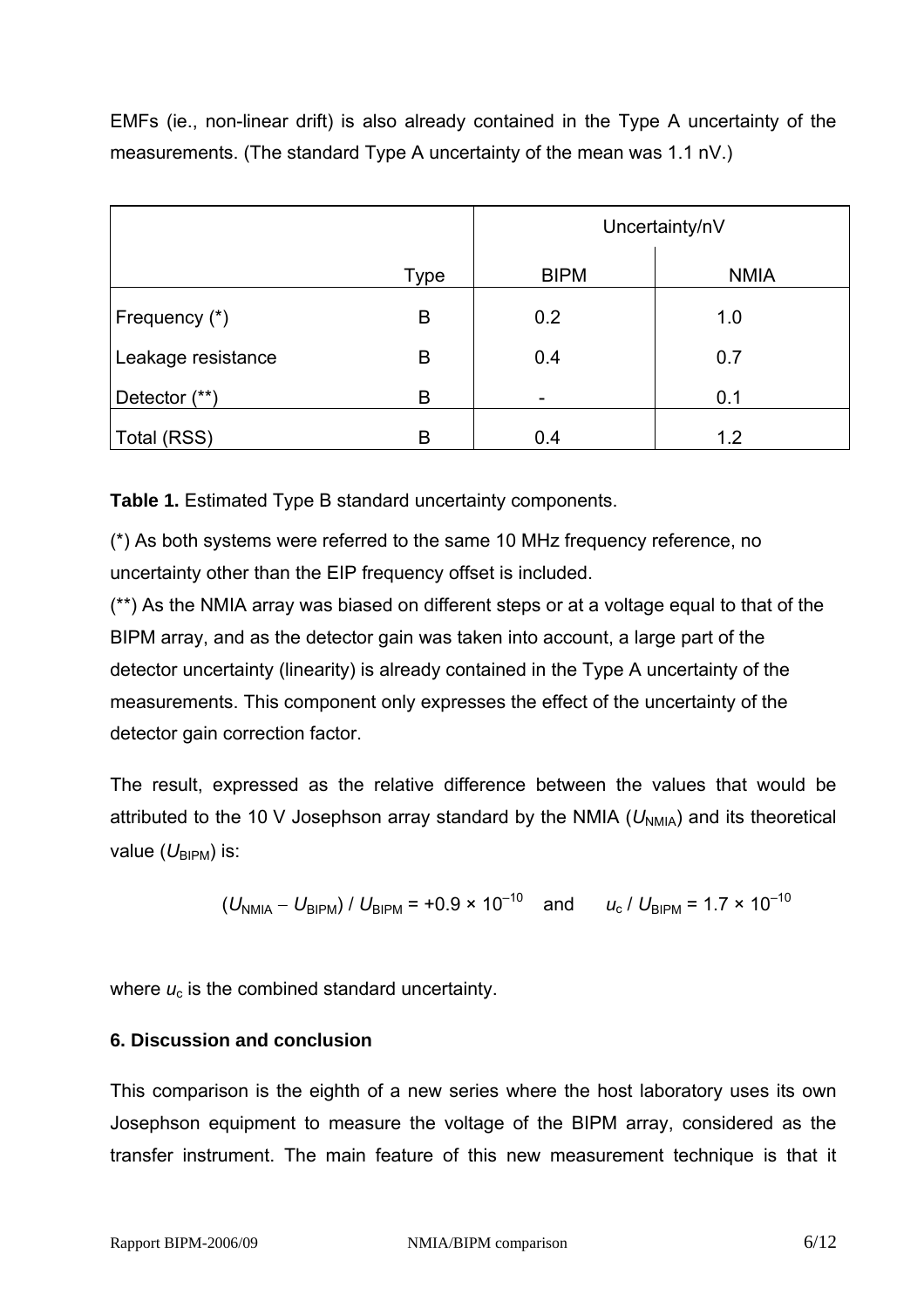requires only the BIPM array, not both arrays, to maintain a perfectly stable and reproducible 10 V output during the measurements.

The BIPM equipment was installed and preliminary measurements were performed on the very day of arrival. During the following days, some modifications were intentionally made to various parts of the whole system (assemblage of the BIPM standard and the NMIA's measurement set-up) to check their influence on the measurements (step stability, noise level of the detector, etc.).

The results of the comparison demonstrate the ability of NMIA in 10 V measurements. This comparison allowed the laboratory to study the robustness of its measurement chain under different operating conditions.

It should be pointed out that no major improvements were carried out on the NMIA system, as a satisfactory level of accuracy (limited by the spread of the detector readings) was already attained at the stage of the preliminary measurements.

## DISCI AIMER

Certain commercial equipment, instruments or materials are identified in this paper in order to adequacy specify the environmental and experimental procedures. Such identification does not imply recommendation or endorsement by the BIPM, nor does it imply that the materials or equipment identified are necessarily the best available for the purpose.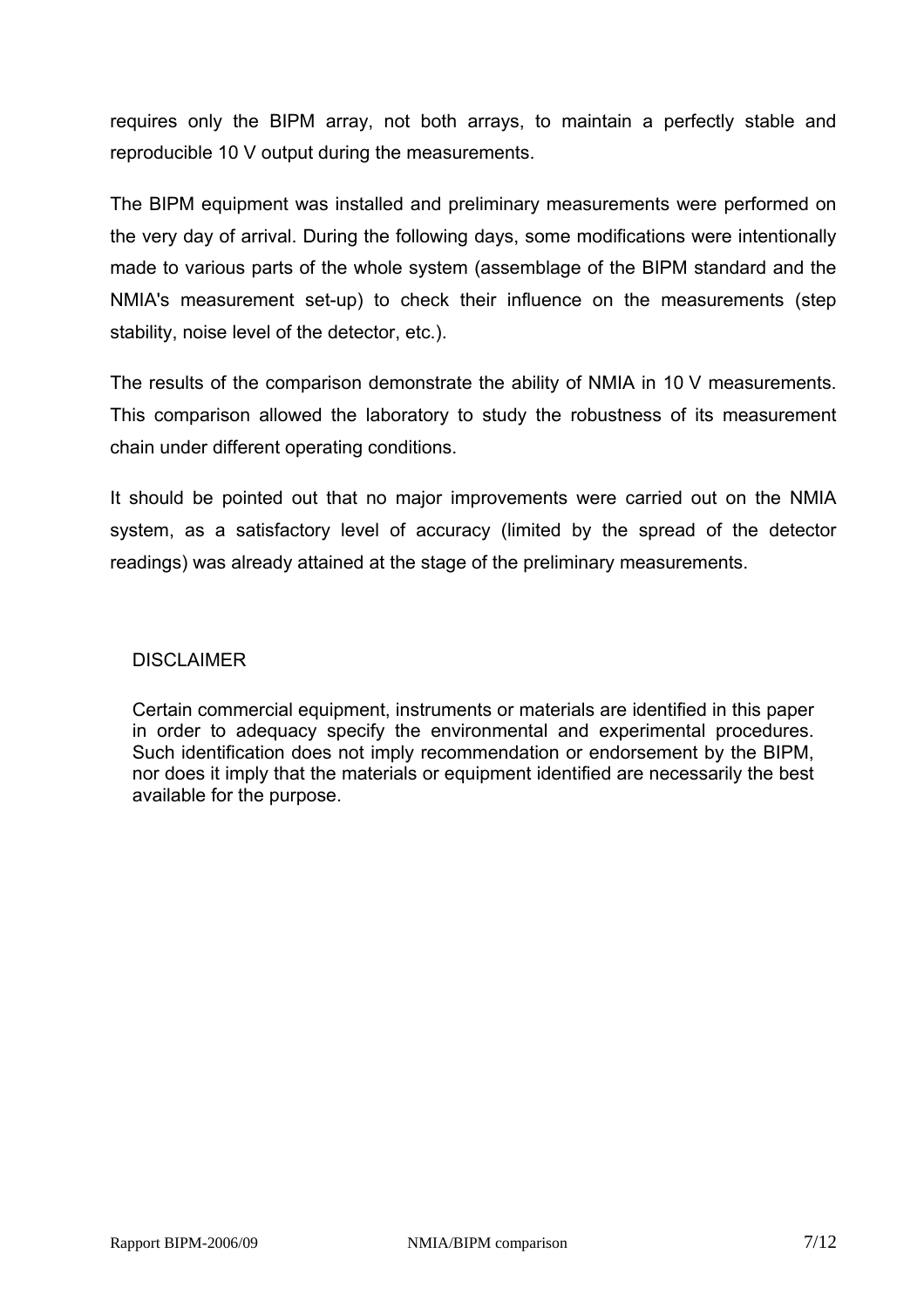# **Appendix A**

This appendix describes the measurements in a chronological manner.

## **11 May 2006**

After having assembled the BIPM equipment, we had some difficulties in obtaining the expected stability for the steps on both standards. This problem was finally resolved by removing a capacitor (which is present in the usual operating conditions) between the bias leads of the BIPM array and by adding a filter at the output of the BIPM array measurement leads. This reduced the level of the noise introduced into the NMIA system when connecting it to the BIPM standard. With this new configuration, both systems demonstrated stability and three series of measurements were carried out.

## **12 May 2006**

The stability of the NMIA standard was so satisfactory that, after the measurements carried out on 11 May, the BIPM and NMIA microwave frequencies were set in such a way that the voltages across the two arrays were adjusted to within a few microvolts.

Three series of measurements were carried out under the same conditions as 11 May. During the third series, the polarity of the detector was reversed without a significant change in the measured value to test for possible effects related to the side where the virtual ground of the NMIA bias source was connected to the detector.

After the test points described in Appendix B, four further series of measurements were carried out. In the first and second of these, the detector remained reversed. In the second and third series (and in the last series on 11 May), the DVM that monitored the BIPM array voltage was disconnected from the measurement leads. No significant change was observed.

## **15 May 2006**

One series of measurements was carried out before the test measurements.

#### **16 May 2006**

Two series of measurements were carried out before the test measurements.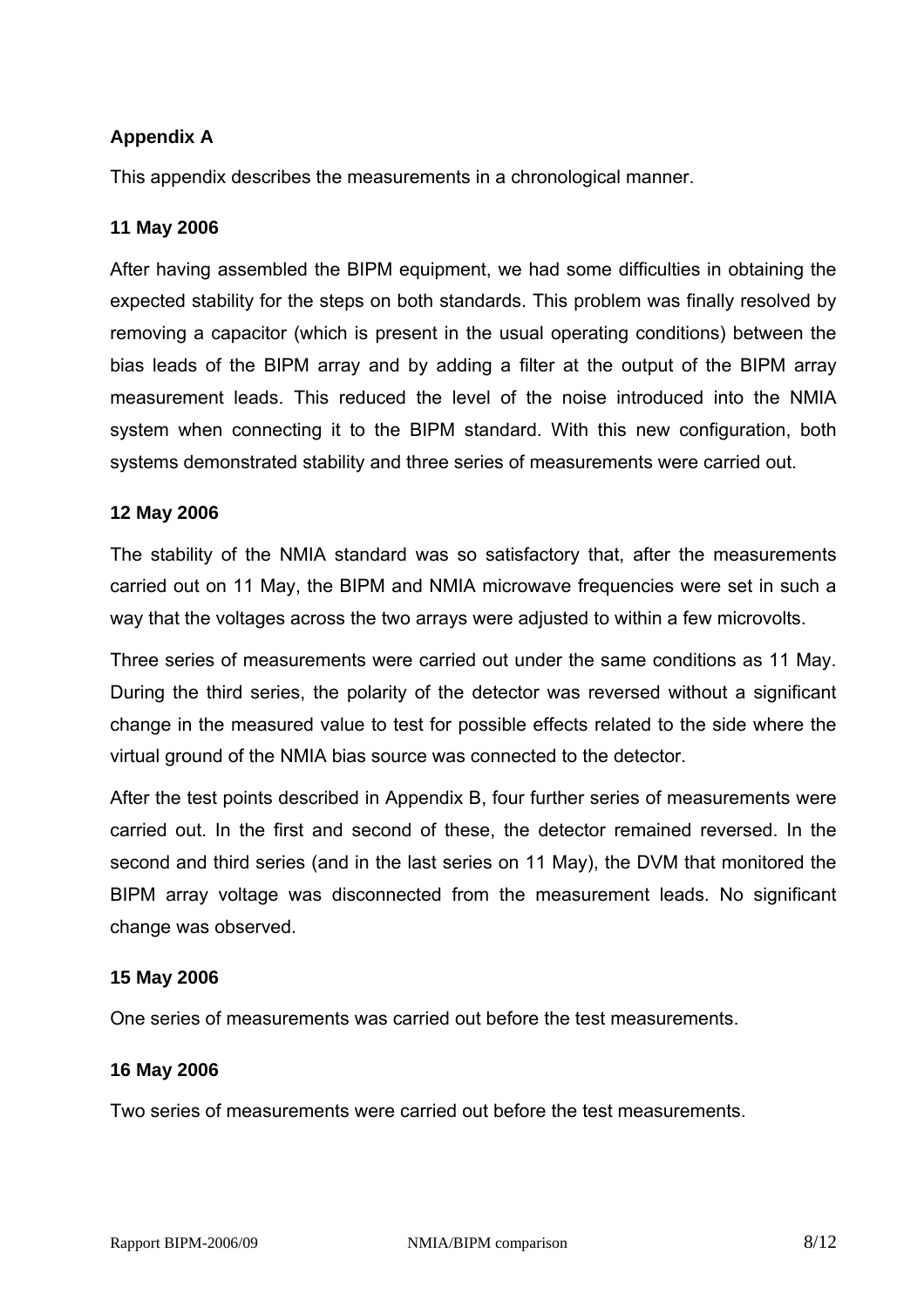# **Appendix B**

This appendix describes different test measurements carried out on the NMIA JAVS.

# **Thermal EMFs**

During the preliminary measurements carried out on 11 May, the voltage of the thermal EMFs in the circuit appeared to be higher than expected. Since these spurious voltages, or at least their mean value and linear drift, were eliminated by the measurement procedure, they did not induce errors in the measurements. Nevertheless, on 13 May, five series of measurements were carried out to quantify the thermal EMFs in the leads that connect the arrays and the detector.

Measurements were carried out with both arrays biased on step #0 or on the critical current and with different polarities of the detector.

Considering the connections of the two Josephson standards shown in Fig. 2, and assuming the thermal EMFs to be constant, the following equations were derived:

$$
D_{\mathsf{N}}^n = -\varepsilon_{\mathsf{A}} + \varepsilon_{\mathsf{B}} - \varepsilon_{\mathsf{D}} (1);
$$
  
\n
$$
D_{\mathsf{R}}^n = +\varepsilon_{\mathsf{A}} - \varepsilon_{\mathsf{B}} - \varepsilon_{\mathsf{D}} (2);
$$
  
\n
$$
D_{\mathsf{N}}^r = -\varepsilon_{\mathsf{A}} - \varepsilon_{\mathsf{B}} - \varepsilon_{\mathsf{D}} (3);
$$
  
\n
$$
D_{\mathsf{R}}^r = +\varepsilon_{\mathsf{A}} + \varepsilon_{\mathsf{B}} - \varepsilon_{\mathsf{D}} (4).
$$

*D* is the voltage measured by the detector with the subscript N when the detector is in the normal position, and with the subscript R when it is in the reverse position;  $\varepsilon_A$  is the sum of the thermal EMFs in series with Array A (BIPM),  $\varepsilon_B$  is the sum of the thermal EMFs in series with Array B (NMIA),  $\varepsilon_D$  is the thermal EMFs in series with the detector D (includes the detector bias); and the superscripts n and r denote the normal and reverse connections of array A.

 $\varepsilon_{\text{D}}$  can be found by combining equations 1 and 2 or 3 and 4.  $\varepsilon_{\text{A}}$  can be found by combining equations 1 and 3 or 2 and 4, and using the value of  $\varepsilon_{D}$ .  $\varepsilon_{B}$  can also be found by combining equations 1 and 4 or 2 and 3, and using the value of  $ε<sub>D</sub>$ .

The values found for the thermal EMFs in the BIPM array measurement leads are consistent with those measured on 11 May by reversing the lead connections and biasing the BIPM array in the reverse polarity. (The same value was found within 1 nV.)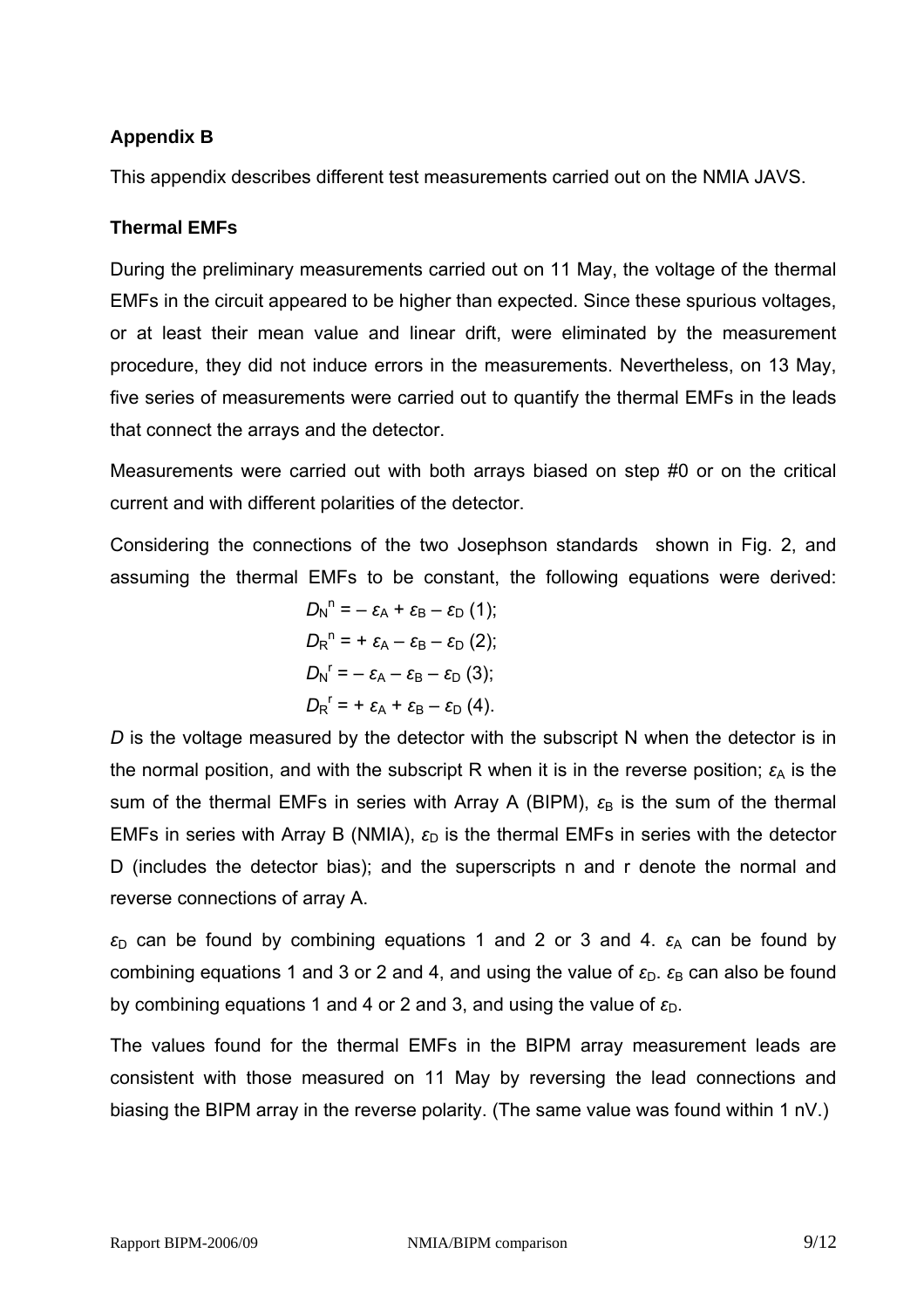

Fig. 2. Schematic diagram of the connections with the detector in normal (N) or reverse (R) position, and with the NMIA array in normal (n) or reverse (r) position. During the Josephson comparison, the NMIA array was always connected in the normal position.

| Source                         | Thermal EMFs/nV |  |
|--------------------------------|-----------------|--|
| BIPM array $(\varepsilon_A)$   | 55              |  |
| NMIA array $(\varepsilon_{B})$ | 601             |  |
| Detector $(\varepsilon_{D})$   | 267             |  |

**Table 2.** Measured values of the thermal EMFs.

To check the stability of the thermal EMFs of the NMIA system, the vent valve of the liquid Helium vessel containing the array was left closed while measuring the voltage in the circuit. No significant drift was observed.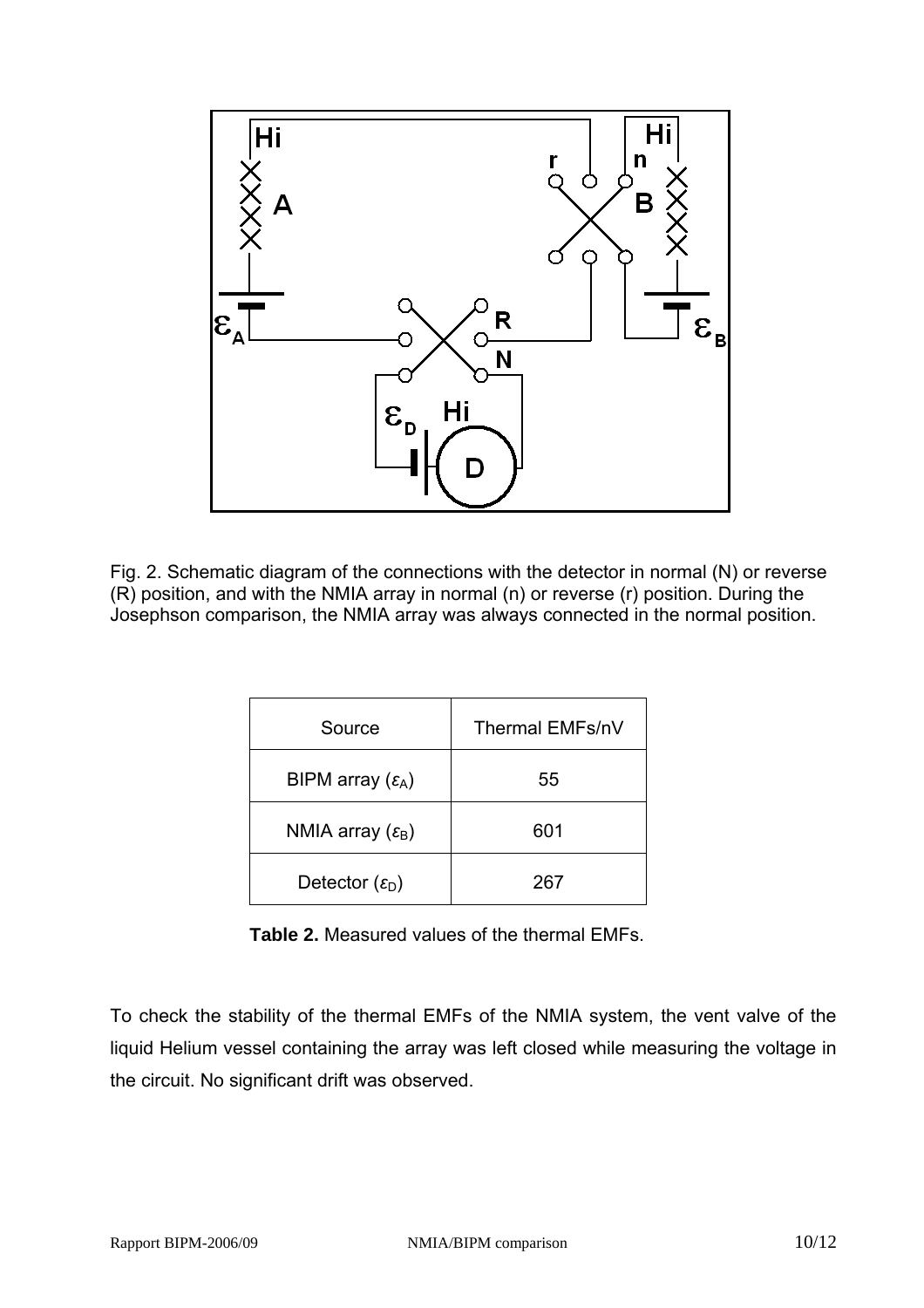# **Detector noise**

Five measurements were carried out on 15 May to test the parameters influencing the DVM noise. The NMIA JAVS measured zero voltage in different conditions without significant change:

a) the leads to the BIPM array were shorted at the top of the probe holder and the BIPM instruments were ON;

b) same as a) but with the BIPM instruments OFF;

c) the leads to the BIPM array were shorted on an external thermal shunt;

d) the leads to the detector were removed from the NMIA reversing switch and shorted; e) same as d) but with detector set to analogue filter OFF (normally ON) and digital filter set to MEDIUM (normally OFF).

# **Test of other detectors**

An EM-A10 amplifier was added to the input of the nanovoltmeter connected either with or without a home-made filter; measurements were then carried out with the filter ( $\tau$  = 1 sec) to measure the gain of the amplifier with the two arrays biased at different voltages corresponding to 10 steps in both directions.

Three series of measurements were carried out to compare the two Josephson standards at 10 V, using the amplifier and filter connected at the input of the nanovoltmeter. Under these conditions, the steps of the NMIA array were less stable. Furthermore, though the noise level of the measurement was lower by a factor of 10, a longer time was needed to perform the measurements since the capacitor in the amplifier filter needed longer to charge. No significant improvement was thus obtained.

As it was possible under the usual measurement conditions to bias the two arrays at quite identical voltages, it should have been possible to carry out the measurements with an analogue null detector. An EM-N11 was thus connected in place of the Keithley 182. Nevertheless, it was not possible to obtain stable steps on the NMIA array under these conditions.